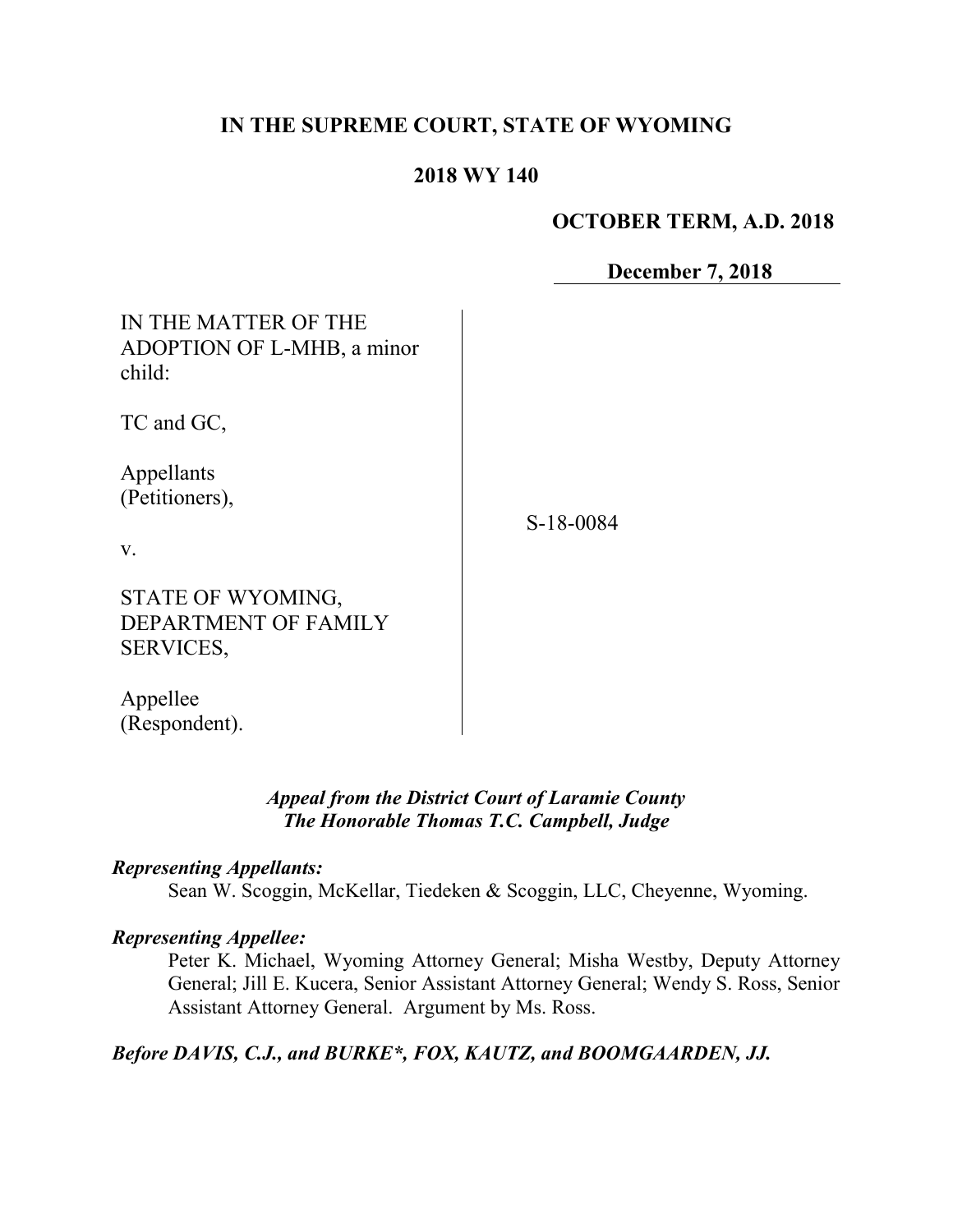*\* Justice Burke retired from judicial office effective October 8, 2018, and, pursuant to Article 5, § 5 of the Wyoming Constitution and Wyo. Stat. Ann. § 5-1-106(f) (LexisNexis 2017), he was reassigned to act on this matter on October 9, 2018.*

**NOTICE: This opinion is subject to formal revision before publication in Pacific Reporter Third. Readers are requested to notify the Clerk of the Supreme Court, Supreme Court Building, Cheyenne, Wyoming 82002, of any typographical or other formal errors so that correction may be made before final publication in the permanent volume.**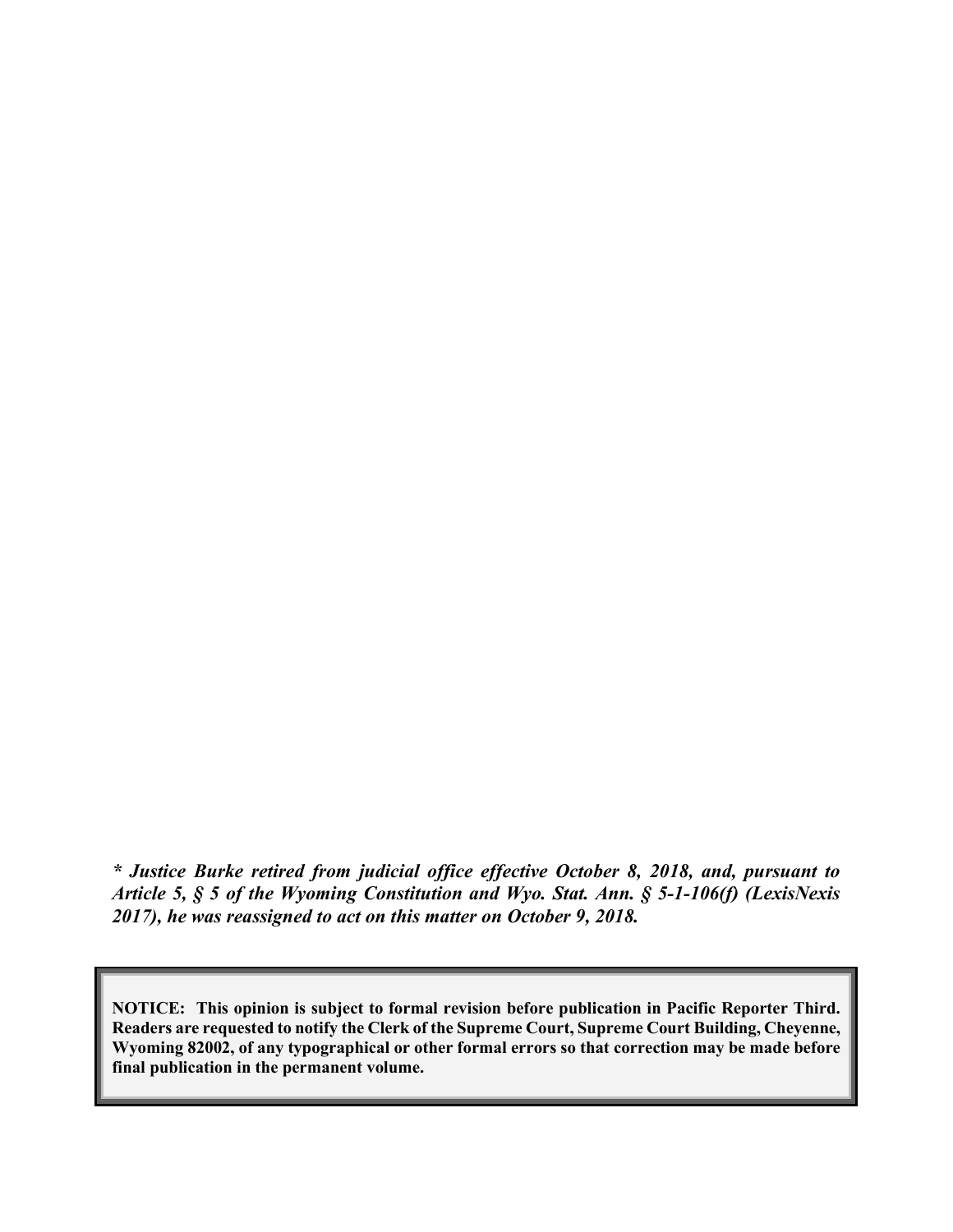## **FOX, Justice.**

[¶1] TC and GC, husband and wife, are the former foster parents of L-MHB. The district court dismissed their petition to adopt L-MHB because it did not comply with the adoption statutes. We affirm.

#### *ISSUES*

[¶2] We rephrase the dispositive issues as:

1. Does the court lack jurisdiction over the adoption petition because:

A. Petitioners filed the adoption petition without the consents and relinquishments required by statute?

B. The child did not reside in the petitioners' home at the time they filed the petition for adoption?

2. Does the failure to comply with the adoption statutes warrant dismissal of an adoption petition for failure to state a claim because:

> A. Petitioners filed the adoption petition without the consents and relinquishments required by statute?

> B. The child did not reside in the petitioners' home at the time they filed the petition for adoption?

# *FACTS*

[¶3] DFS filed a neglect petition against L-MHB's mother soon after L-MHB's birth, took legal custody of the child, and placed her with TC and GC, who remained her foster parents from April 18, 2014 to September 25, 2015. Almost a year after L-MHB had been removed from their home, TC and GC filed a petition in district court to adopt her. Of the five categories of documents which "shall be filed with every petition to adopt a child," Wyo. Stat. Ann. § 1-22-104(c) (LexisNexis 2018 Supp.), TC and GC filed only their affidavits, stating that neither of them suffered from mental disorders, had a criminal history, or were on probation or parole. They did not file a written consent from the mother, a proof of relinquishment from DFS, a medical report for L-MHB, or an affidavit regarding persons awarded visitation rights.

[¶4] DFS filed an answer and motion to dismiss the petition. DFS argued that the district court could not grant the petition because DFS did not relinquish custody of L-MHB, L-MHB did not live with TC and GC when they filed the petition, and TC and GC did not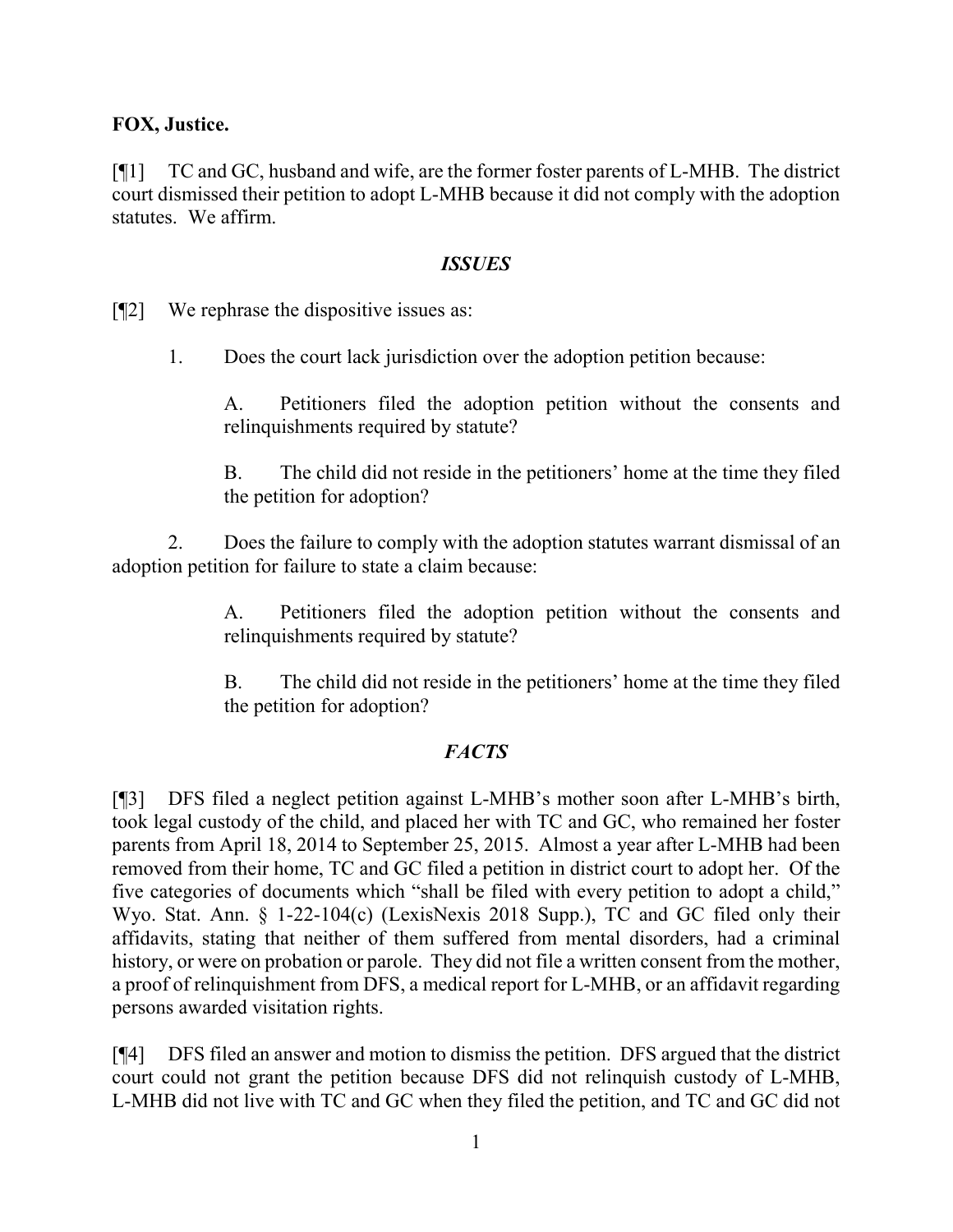file the required medical report for L-MHB. Soon after, the mother filed her answer to the petition. She asserted that she was willing to sign a consent to the adoption, but only if TC and GC were the "adoptive family." TC and GC argued that they only needed the mother's consent to the adoption because her parental rights had not been terminated, and thus, she retained the right to consent to the adoption pursuant to her residual parental rights under Wyo. Stat. Ann. § 14-3-402.

[¶5] The district court granted DFS's motion to dismiss, agreeing with DFS that without its relinquishment TC and GC could not adopt L-MHB, and that TC and GC lacked standing because L-MHB did not reside with TC and GC when they filed their petition. Finally, the court agreed that the petition was not in "substantial compliance with the statute" because TC and GC failed to file a medical report for L-MHB with their petition. This appeal followed.

# *STANDARD OF REVIEW*

[¶6] We review whether a court has jurisdiction over a case de novo. *Essex Holding, LLC v. Basic Properties, Inc.*, 2018 WY 111, ¶ 28, 427 P.3d 708, 716 (Wyo. 2018). We also review a district court's decision to grant a motion to dismiss de novo. *Tuttle v. Lee*, 2018 WY 104, ¶ 8, 425 P.3d 998, 1000 (Wyo. 2018). We accept all facts alleged in the complaint as true and view them in the light most favorable to the plaintiff. *Id.* We will affirm "when the complaint shows on its face that the plaintiff is not entitled to relief." *Id.* (citation omitted). Finally, this case requires that we interpret the adoption statutes. Issues of statutory interpretation are reviewed de novo. *Kite v. State*, 2018 WY 94, ¶ 20, 424 P.3d 255, 262 (Wyo. 2018).

# *DISCUSSION*

[¶7] DFS contends that the district court did not have subject matter jurisdiction to hear the petition, and thus, this Court also lacks jurisdiction. Alternatively, DFS asserts that, even if the district court had jurisdiction to hear the petition, it still correctly dismissed the petition because TC and GC failed to substantially comply with the adoption statutes. Although TC and GC's failure to comply with the statutory requirements is fatal to their adoption petition, it does not defeat jurisdiction.

# *I. The district court had jurisdiction over the adoption petition*

[¶8] DFS contends that the district court lacked jurisdiction because of TC and GC's failure to file the required consents and relinquishments with their petition, and because of TC and GC's lack of standing under the adoption statutes.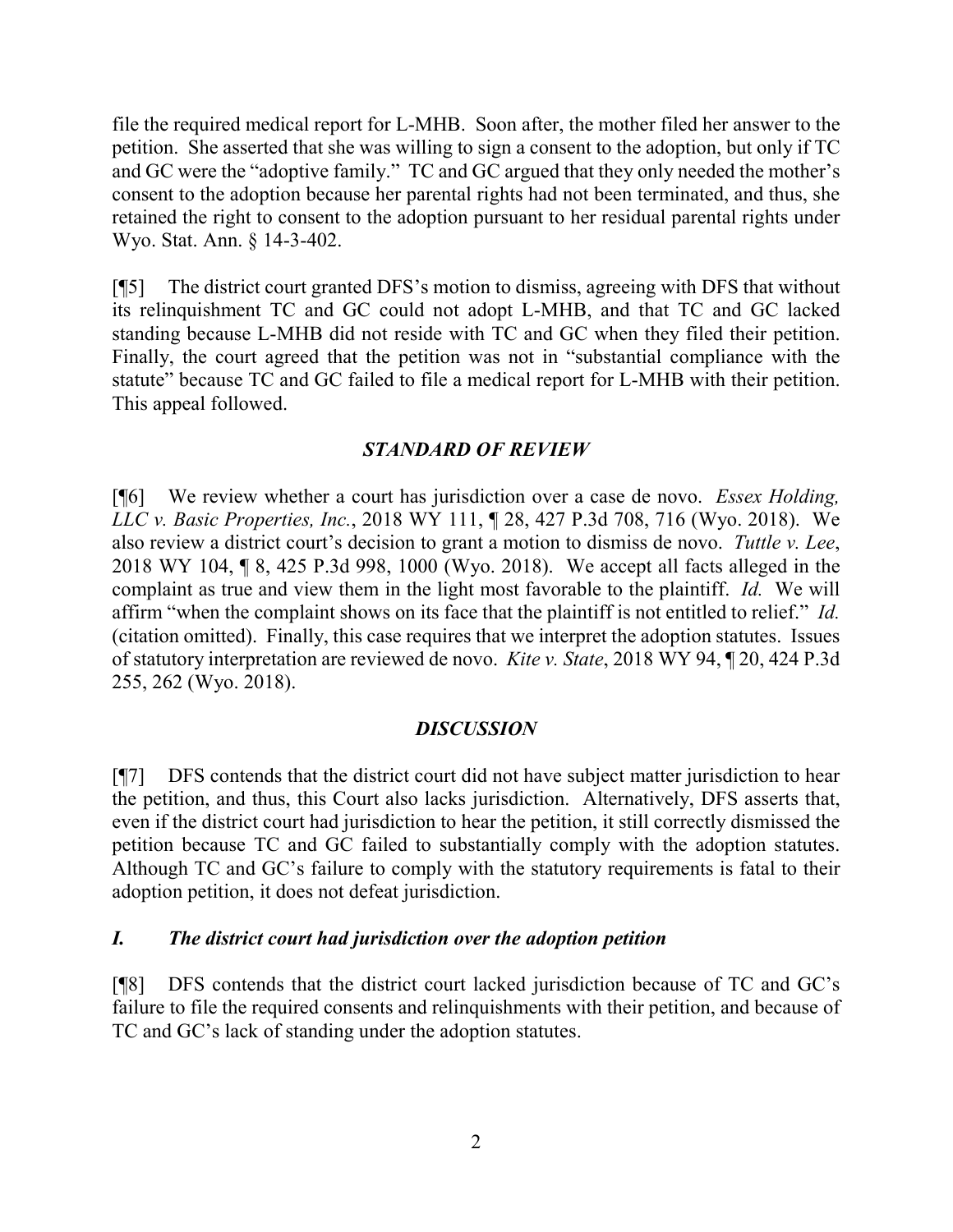#### **A. Petitioners' failure to attach the consents and relinquishments required by statute did not deprive the district court of jurisdiction**

[¶9] Jurisdiction refers to a court's ability to hear a case. *See Circuit Court of Eighth Judicial Dist. v. Lee Newspapers*, 2014 WY 101, ¶ 33, 332 P.3d 523, 533 (Wyo. 2014) (citing *Reed Elsevier, Inc. v. Muchnick*, 559 U.S. 154, 160, 130 S.Ct. 1237, 1243, 176 L.Ed.2d 18 (2010)). If a court lacks jurisdiction, it must dismiss the case. *Harmon v. Star Valley Med. Ctr.*, 2014 WY 90, ¶ 14, 331 P.3d 1174, 1178 (Wyo. 2014). "[W]e have long recognized that subject matter jurisdiction is an issue that can be raised at any time by any party or the Court." *Matter of Mears*, 2018 WY 109, ¶ 17, 426 P.3d 824, 828 (Wyo. 2018) (citing *Edsall v. Moore*, 2016 WY 71, ¶ 10, 375 P.3d 799, 801 (Wyo. 2016)). "A lack of subject matter jurisdiction constitutes a fundamental defect in a proceeding which cannot be cured by waiver or consent by the parties." *Weller v. Weller*, 960 P.2d 493, 496 (Wyo. 1998) (citation omitted). Article 5, section 10 of the Wyoming Constitution provides, "district court[s] [] have original jurisdiction of all causes both at law and in equity and in all criminal cases . . . and of such special cases and proceedings as are not otherwise provided for." The law requires adoption proceedings to be brought in district court, Wyo. Stat. Ann. § 1-22-104(a); therefore, the district court in this case had subject matter jurisdiction.

[¶10] DFS contends that the district court did not acquire subject matter jurisdiction because the petition was filed without the requisite attachments.<sup>[1](#page-4-0)</sup> However, there are

(c) The following documents shall be filed with every petition to adopt a child:

(i) The appropriate consent to adoption pursuant to W.S. 1-22-109;

(ii) Any relinquishments as provided by W.S. 1-22-109 necessary to show the court that the person or agency legally authorized to have custody and control of the child prior to the adoption, has duly relinquished the child to the petitioners for adoption;

(iii) A report of the medical examination of the child made by a licensed Wyoming physician within thirty (30) days immediately preceding the filing of the petition to adopt. The report shall be made on forms provided by the department of family services. A medical report shall not be required when a parent of the child joins in the petition to adopt or when the child resided with the adoptive parents for more than six (6) months prior to filing the petition;

- (iv) An affidavit from each petitioner setting forth:
	- (A) Any previous or current diagnosed psychiatric disorders of the petitioner;

<span id="page-4-0"></span><sup>&</sup>lt;sup>1</sup> Wyo. Stat. Ann.  $\S$  1-22-104(c) states: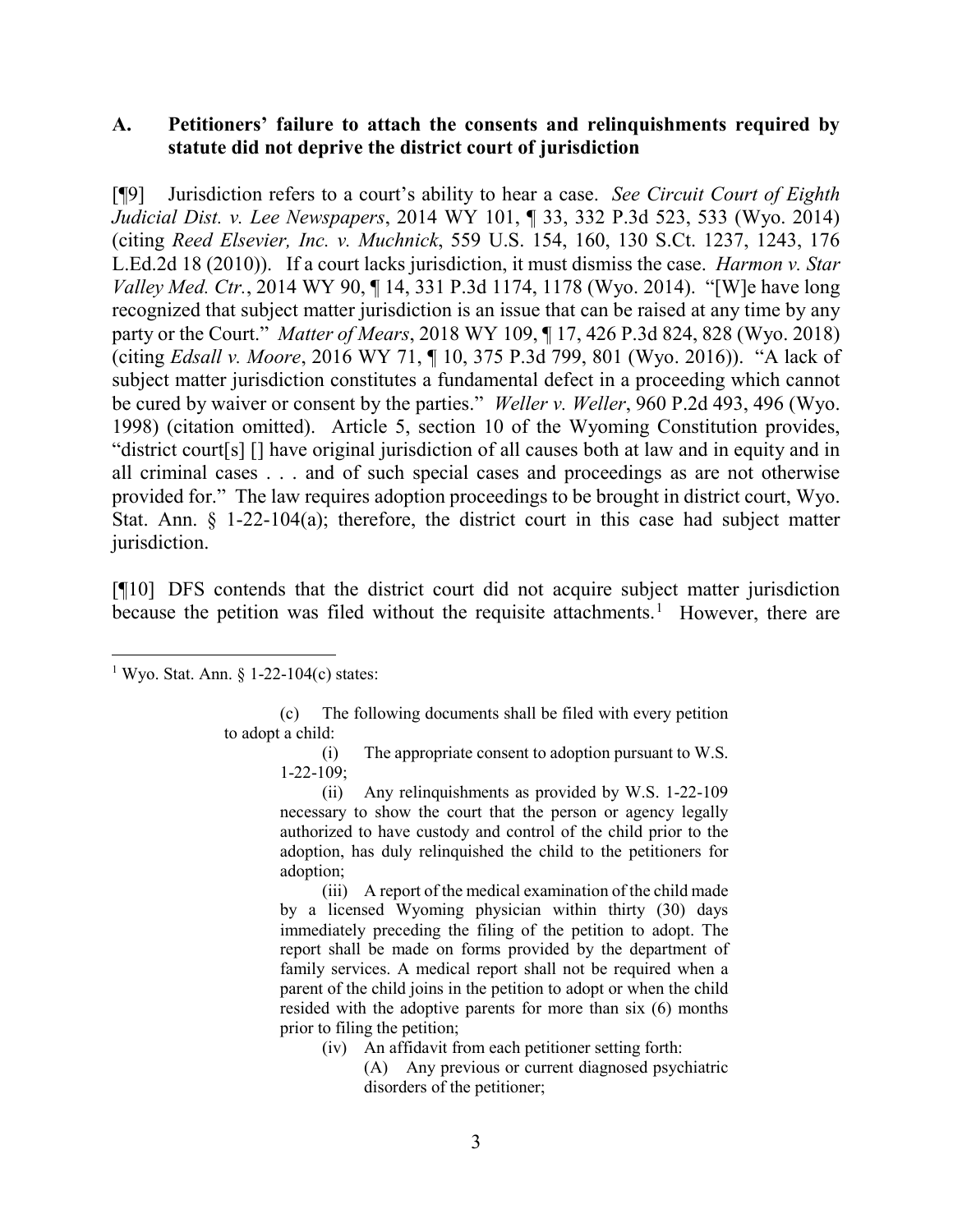"critical difference[s] between true jurisdictional conditions and nonjurisdictional limitations on causes of action[.]" *Reed Elsevier, Inc.*, 559 U.S. at 161, 130 S.Ct. at 1244 (citations and some quotation marks omitted). "[A] statutory requirement is jurisdictional only where there is 'clear' indication that [the legislature] wanted the requirement to be 'jurisdictional.'" *Harmon*, 2014 WY 90, ¶ 48, 331 P.3d at 1188 (quoting *Henderson ex rel. Henderson v. Shinseki*, 562 U.S. 428, 436, 131 S.Ct. 1197, 1203, 179 L.Ed.2d 159 (2011)) (alteration added) (some quotation marks omitted). "[A] district court's jurisdiction does not depend upon the allegations in the pleading; rather, it depends upon whether the court's authority extends over the general class to which the case belongs." *Brown v. City of Casper*, 2011 WY 35, ¶ 12, 248 P.3d 1136, 1140 (Wyo. 2011) (citing *State v. Kusel*, 213 P. 367, 369 (Wyo. 1923)). "If the court has jurisdiction of the subject-matter and of the parties nothing further is required." *Id.* at ¶ 15, 248 P.3d at 1141 (citation omitted).

[¶11] "[A]doption proceedings *shall be commenced* by a petition filed in the district court." Wyo. Stat. Ann. § 1-22-104(a) (emphasis added). Although the statutes require certain documents, such as consents and relinquishments, to be filed with the petition, nowhere is there an indication, let alone a "clear indication," that the legislature intended these to be jurisdictional requirements. Without any such indication, TC and GC's failure to attach the mother's consent and DFS's relinquishment did not deprive the district court of jurisdiction.

[¶12] The State cites *In re JWT*, 2005 WY 4, 104 P.3d 93 (Wyo. 2005), to support its argument that the failure to attach the necessary consents and relinquishments deprived the district court of jurisdiction to hear the petition. In *JWT*, the appellees filed a petition to adopt JWT, and attached a "permission to adopt" that the mother had previously signed. *Id*. at  $\P$ [2, 3, 104 P.3d at 94. Appellees stated that the putative father was unknown, but did not attach the required affidavit from the mother which confirmed that the father was unknown. *Id.* at ¶ 3, 104 P.3d at 94. We reversed the district court's order granting the adoption without the required affidavit, *id*. at ¶ 7, 104 P.3d at 95, holding that "[T]he appropriate documentation never having been filed, the district court did not obtain jurisdiction to hear the adoption." *Id.* at ¶ 6, 104 P.3d at 94.

Wyo. Stat. Ann.  $\S 1-22-104$  was amended in 2018 by adding (c)(vi).

<sup>(</sup>B) All felony convictions of the petitioner within the preceding ten (10) years;

<sup>(</sup>C) All misdemeanor convictions of the petitioner within the preceding five  $(5)$  years;

<sup>(</sup>D) The current parole or probation status of the petitioner, if any.

<sup>(</sup>v) An affidavit stating the name or names of persons awarded visitation rights to the child under W.S. 20-7-101 or 20- 7-102 or an affidavit stating that no visitation rights under W.S. 20-7-101 or 20-7-102 have been awarded in regard to the child[.]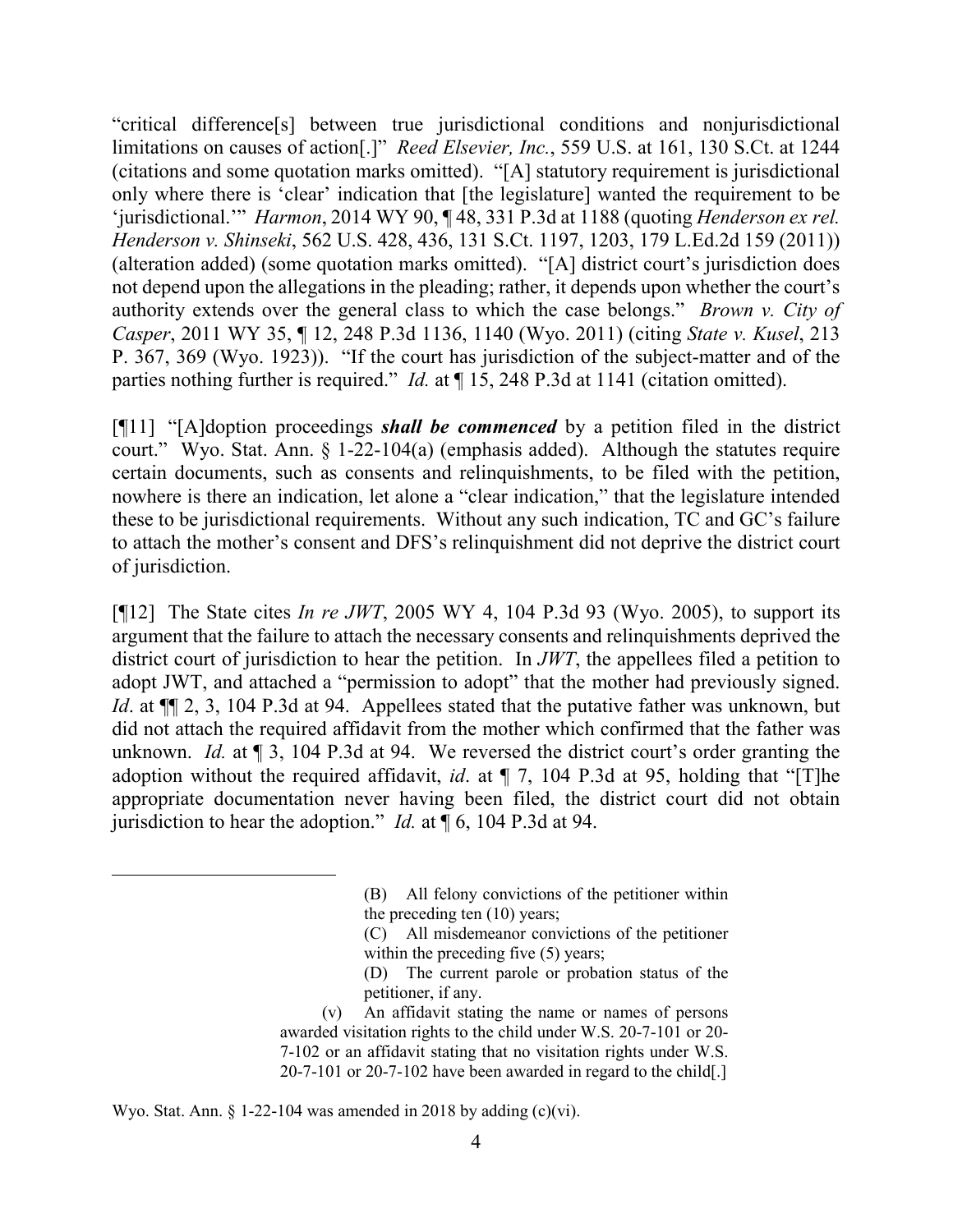[¶13] The origins of this statement lie in *In re Adoption of Strauser*, 65 Wyo. 98, 196 P.2d 862 (Wyo. 1948). In *Strauser*, the adopting parties filed a petition to adopt two children, but the father objected. *Id*. at 103, 196 P.2d at 863. The district court granted the petition because the father had abandoned the children. *Id.* The issue was whether the evidence was sufficient to establish that the father had abandoned his children. *Id.* at 104, 196 P.2d at 863.

[¶14] Although the adoption statutes at the time did not contain a statutory mechanism permitting an adoption without parental consent, we had previously held that the term "parent" as used in the adoption statutes, referred to a person who "still possesses a right to the care, custody, or control of the child," and that this "right" could be lost if the parent had abandoned their child. *See Strauser*, 65 Wyo. at 112-13, 196 P.2d at 866-67 (citing *Nugent v. Powell*, 4 Wyo. 173, 33 P. [2](#page-6-0)3 (1893)).<sup>2</sup> We then addressed whether the evidence supported the district court's determination that the father had abandoned his children, and thus, lost the ability to consent, explaining:

> Consent lies at the foundation of statutes of adoption. *In re Cozza*, 163 Cal. 514, 126 P. 161, Ann.Cas. 1914A, 214 [(1912)]; *In re Lease*, 99 Wash. 413, 169 P. 816 [(1918)]. Our statutes are especially clear on that point. In the routine case, the parties consent or agree, and the final act of the court or judge is called the 'approval of such agreement and adoption'  $(\S 58-201)$ , or refusal 'to approve such adoption'  $(\S 58-205)$ . *The first duty of the judge is to see that the necessary consents are given. If they are not, the proceeding is at an end. There is nothing for the judge to approve.* . . . The important requirement is the consent of parents who have not abandoned the children.

*Id.* at 113-14, 196 P.2d at 867 (emphasis added).

[¶15] A line of cases leading up to *JWT* construed this passage to carry jurisdictional significance. *See JK ex rel. DK v. MK*, 5 P.3d 782, 788 (Wyo. 2000) (citing *Matter of Adoption of AMD*, 766 P.2d 550, 552 (Wyo. 1988) (citing *Strauser*)). A careful reading of *Strauser* and the adoption statutes in effect at the time, however, show that the jurisdictional construction we have given to *Strauser* is misplaced.

[¶16] A party's failure to attach the appropriate consents and relinquishments with their adoption petition, although sometimes fatal to the petition, does not deprive the court of subject matter jurisdiction. This conclusion is consistent with our recent jurisprudence in

<span id="page-6-0"></span><sup>2</sup> This judicially created exception is now codified at Wyo. Stat. Ann. § 1-22-110 (LexisNexis 2017); *see also* Wyo. Stat. Ann. § 1-22-108 (LexisNexis 2017).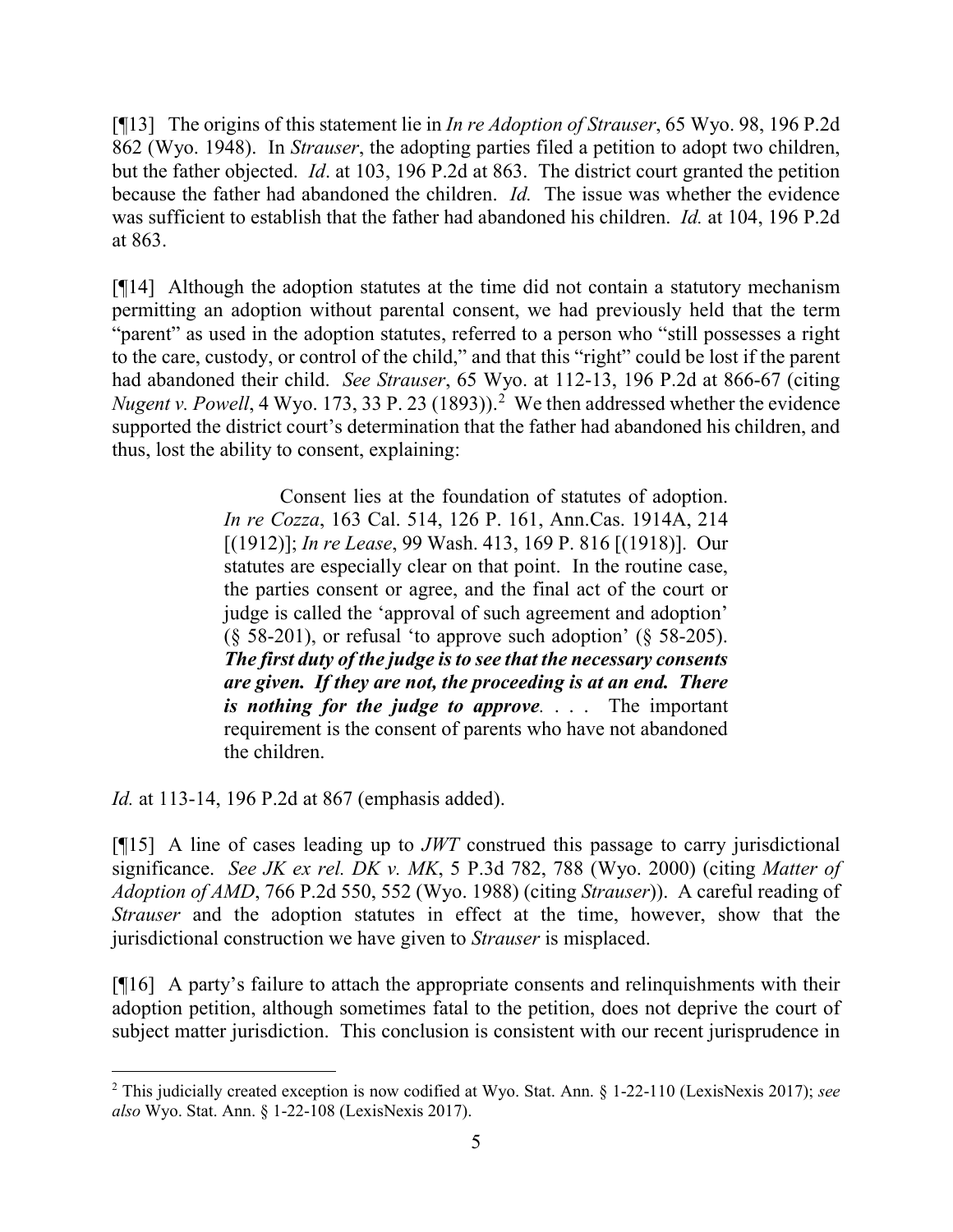other areas, in which we have backed away from a broad application of the term "jurisdiction." *See Harmon*, 2014 WY 90, ¶ 48, 331 P.3d at 1188 (holding that defects in a governmental claim are not jurisdictional); *Brown*, 2011 WY 35, ¶ 9, 248 P.3d at 1139 (holding a plaintiff's failure to allege in his complaint that he presented his governmental claim to the governmental entity does not deprive a court of jurisdiction). To the extent that *Strauser*, *AMD*, *JK*, and *JWT* state otherwise, they are overruled.

# **B. The court had jurisdiction over the proceeding even though the child did not reside in the petitioners' home when they filed the petition**

[¶17] DFS argues that TC and GC lack standing because L-MHB did not reside in their home at the time they filed their petition, and therefore the district court also lacked subject matter jurisdiction over the petition on these grounds. Wyo. Stat. Ann. § 1-22-106 (LexisNexis 2017) provides that an adoption petition "shall be filed upon the entry of child in the adoptive home or as soon thereafter as is reasonably convenient." Although, as discussed, *infra* ¶¶ 31-32, the fact that L-MHB did not reside with TC and GC when they filed their adoption petition is fatal to its success, we do not agree that it deprives the court of jurisdiction.

[¶18] We have stated that, if a party lacks standing, a court does not acquire subject matter jurisdiction over the case because standing has "jurisdictional magnitude." *See, e.g.*, *Miller v. Wyo. Dep't of Health*, 2012 WY 65, ¶ 17, 275 P.3d 1257, 1261 (Wyo. 2012) (citations omitted); *Schulthess v. Carollo*, 832 P.2d 552, 556 (Wyo. 1992). Cases categorically labelling standing as having jurisdictional significance can generally be traced to our opinion in *Washakie County School District No. One v. Herschler*, 606 P.2d 310, 316-17 (Wyo. 1980). In that case, we cited to the Black's Law Dictionary definition of standing, which included the statement that "Standing is a jurisdictional issue[.]" *Id.* at 316-17 (citing Black's Law Dictionary 1260-61 (5th ed. 1979)). To support that statement, however, the dictionary relied on federal law, citing *Weiner v. Bank of King of Prussia*, 358 F.Supp. 684, 685 (E.D. Pa. 1973), which in turn cited *Flast v. Cohen*, 392 U.S. 83, 99- 100, 88 S.Ct. 1942, 1952, 20 L.Ed.2d 947 (1968). *Flast* included a lengthy discussion of federal standing jurisprudence. 392 U.S. at 94-101, 88 S.Ct. at 1950-53. That discussion, however, was based on the federal constitutional "cases and controversies" limitation on Article III federal courts. *Id.* The "cases and controversies" standing limitation on federal courts is indeed jurisdictional. *See, e.g.*, *Spokeo, Inc. v. Robins*, --- U.S. ---, ---, 136 S.Ct. 1540, 1547, 194 L.Ed.2d 635 (2016). But no such limitation exists in the Wyoming Constitution. *See Allred v. Bebout*, 2018 WY 8, ¶ 35, 409 P.3d 260, 269 (Wyo. 2018) ("The Wyoming Constitution has no comparable provision, and instead it contains provisions such as article I, section 8, providing for access to courts.").

[¶19] Despite the absence of a constitutional standing requirement in Wyoming, standing remains a pragmatic and important justiciability doctrine. Courts can, and have, imposed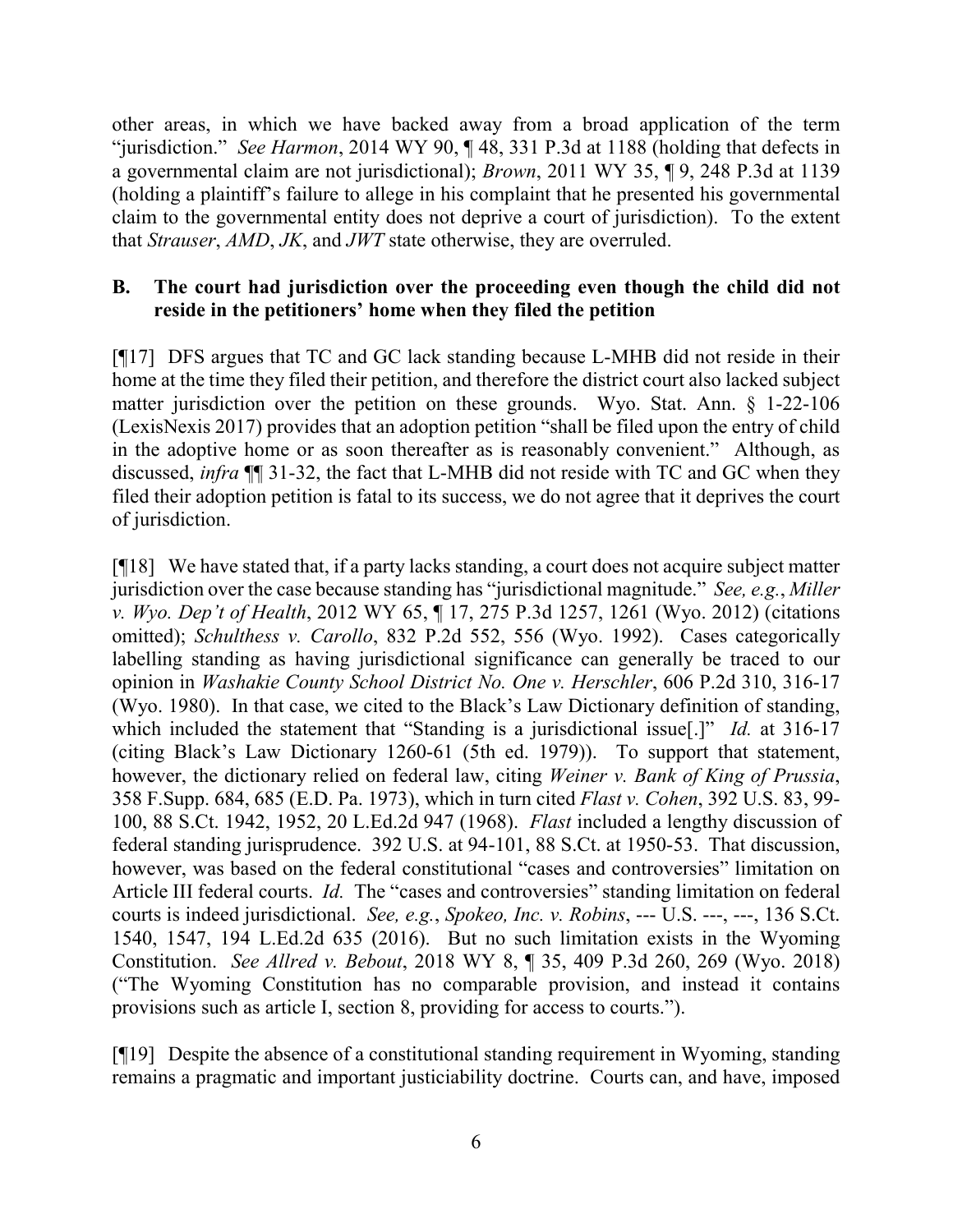prudential standing requirements. But these prudential standing principles are not jurisdictional. Prudential standing "encompass[es] . . . at least three broad principles":

> [T]he general prohibition on a litigant's raising another person's legal rights, the rule barring adjudication of generalized grievances more appropriately addressed in the representative branches, and the requirement that a plaintiff's complaint fall within the zone of interests protected by the law invoked.

*Lexmark Int'l, Inc. v. Static Control Components, Inc.*, 572 U.S. 118, 126, 134 S.Ct. 1377, 1386, 188 L.Ed.2d 392 (2014) (internal quotation marks and citations omitted). Wyoming's *Brimmer* standing test incorporates these general principles, albeit phrased differently. *See Allred*, 2018 WY 8, ¶ 37, 409 P.3d at 270 (discussing *Brimmer v. Thomson*, 521 P.2d 574 (Wyo. 1974)).

[¶20] Statutory standing is a close cousin of prudential standing, and looks to whether "*this* plaintiff has a cause of action under the statute . . . ." *Steel Co. v. Citizens for a Better Environment*, 523 U.S. 83, 97 n.2, 118 S.Ct. 1003, 1013 n.2, 140 L.Ed.2d 210 (1998) (emphasis in original); *see also Davis v. Passman*, 442 U.S. 228, 239, 99 S.Ct. 2264, 2274, 60 L.Ed.2d 846 (1979). Because resolution of a party's prudential standing requires to some extent an examination of the facts and merits of the underlying cause of action, prudential standing cannot be jurisdictional. *See Lexmark Int'l, Inc.*, 572 U.S. at 128, 134 S.Ct. at 1387-88. Similarly, if a party lacks standing under the statute at issue, their "claim should be dismissed for failure to state a claim upon which relief can be granted, not for lack of subject-matter jurisdiction." *Roberts v. Hamer*, 655 F.3d 578, 581 (6th Cir. 2011). This conforms with our discussion in paragraphs 9-16, *supra*, that clarified and reaffirmed the principle that a court's subject matter jurisdiction, or adjudicatory authority, extends over the general class to which the case belongs, and is not typically defeated by pleading defects.

[¶21] A review of our cases shows that we have applied the non-jurisdictional prudential/statutory standing principles discussed above even when we have labeled a standing question as jurisdictional. For example, in *Essex Holding, LLC*, 2018 WY 111, ¶¶ 41-45, 427 P.3d at 721-22, the standing question concerned whether a party could bring a counterclaim under some restrictive covenants, citing to our line of cases discussing standing as jurisdictional. *Id.* at ¶ 42, 427 P.3d at 721. Yet, to decide the standing question in *Essex*, we had to interpret the covenants at issue. *Id.* at ¶¶ 42-45, 427 P.3d at 721-22. In doing so, we employed our principles of contract interpretation to determine if the party had a cause of action under the covenants. *Id.* at ¶ 42, 427 P.3d at 721. This was in effect a prudential standing analysis, rather than a jurisdictional one, because it required us to examine the underlying merits of the dispute.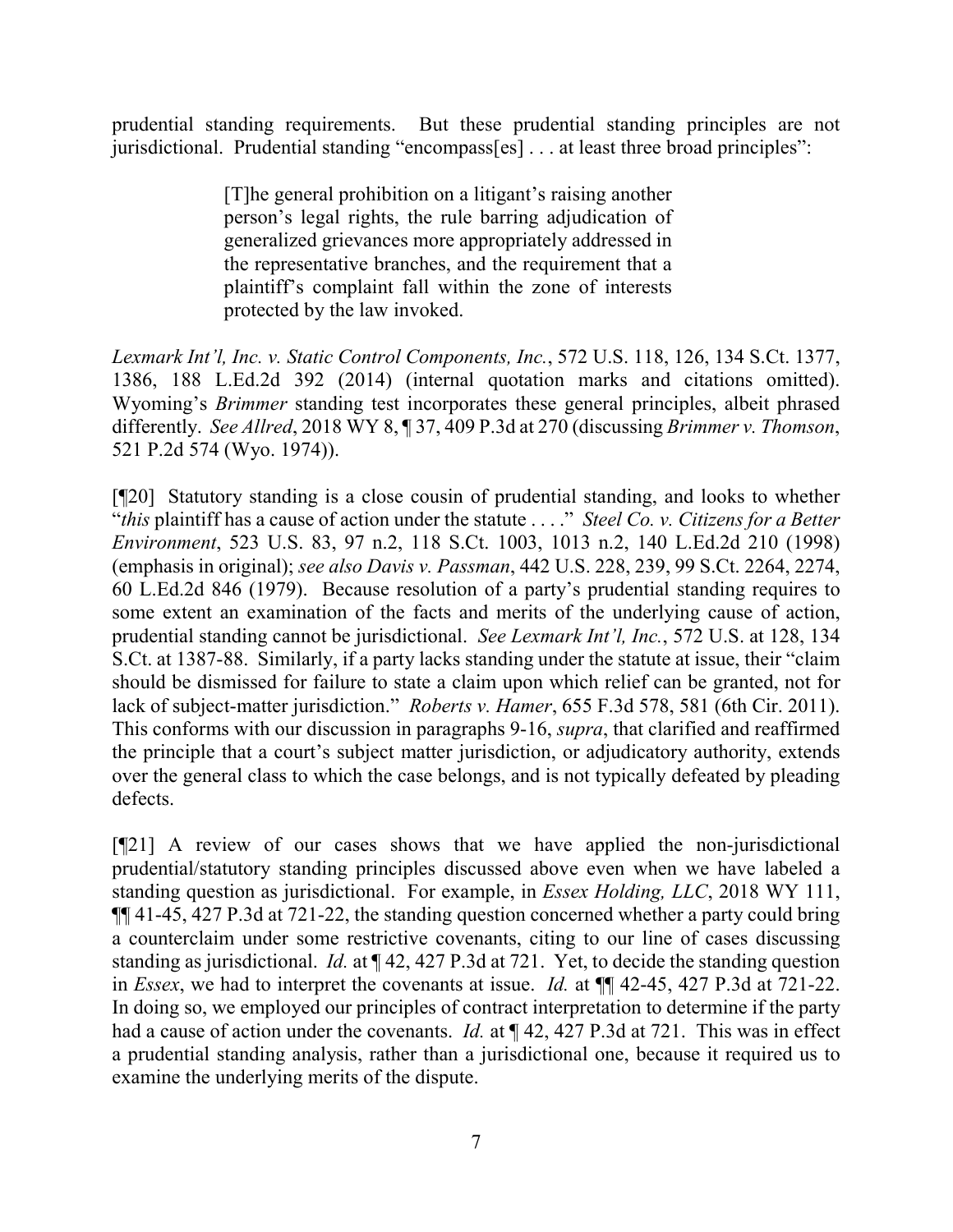[¶22] In *Gheen v. State ex rel. Department of Health, Division of Healthcare Financing/EqualityCare*, we again stated that standing is jurisdictional, but went on to interpret the statutes at issue to decide whether the State had standing to seek reimbursement of Medicaid benefits. 2014 WY 70, ¶¶ 15-19, 326 P.3d 918, 923-24 (Wyo. 2014). In upholding the State's right to sue under the statute, we relied solely on the language of the Medicaid statutes. *Id.* at  $\P$  16, 326 P.3d at 923 (citing Wyo. Stat. Ann. §§ 42-4-206 and -207). Unless the legislature has given a "'clear' indication that [it] wanted the requirement to be 'jurisdictional,'" *Harmon*, 2014 WY 90, ¶ 48, 331 P.3d at 1188 (citations omitted), statutory standing is not a jurisdictional determination; rather, it is a question of whether the party has a cause of action or claim under the circumstances of the particular case.

[¶23] To further support our conclusion that our prudential or statutory standing principles are usually non-jurisdictional, we look to our frequent use of the phrase "standing is a *jurisprudential* rule of jurisdictional magnitude." *Heinemann v. State*, 2018 WY 31, ¶ 14 413 P.3d 644, 647 (Wyo. 2018) (quoting *Williams v. City of Gillette*, 2011 WY 6, ¶ 6, 245 P.3d 362, 364 (Wyo. 2011)) (emphasis added). A "jurisprudential rule" is not jurisdictional. Jurisprudential rules are judicially created rules of justiciability. *Hull v. IRS*, 656 F.3d 1174, 1181-82 (10th Cir. 2011). A court cannot limit its jurisdiction by simply saying its self-created rule requires it to.

[¶24] The Wyoming Constitution does not make standing jurisdictional; nor do Wyoming Statutes, absent express language or clear indicia of intent to the contrary. To be sure, prudential/statutory principles remain vital jurisprudential rules that assist courts in filtering cases. This discussion should not be construed as limiting our standing jurisprudence generally; rather, it merely clarifies that standing under Wyoming law is a jurisprudential principle, rather than a jurisdictional rule. A court may still, and should, raise standing issues *sua sponte* when the parties do not. *See Osborn v. Emporium Videos*, 848 P.2d 237, 241-42 (Wyo. 1993). In this case, the fact that TC and GC may lack standing under the adoption statutes did not deprive the district court of jurisdiction over their petition. The jurisprudential question is whether they have a cause of action under the adoption statutes.

# *II. Dismissal was appropriate because the petition failed to state a claim*

[¶25] Even though we conclude that the district court had subject matter jurisdiction over TC and GC's adoption petition, we affirm the district court's dismissal for two reasons: (1) DFS, which had legal custody of L-MHB, did not relinquish custody of L-MHB to adoption; and (2) TC and GC lacked statutory standing because L-MHB did not live in their home when they filed their petition. Adoption is a statutory creation unknown at common law. *JWT*, 2005 WY 4, ¶ 4, 104 P.3d at 94. We therefore strictly construe the statutory adoption requirements, *id.*, and we require substantial compliance. *See AMD*, 766 P.2d at 552.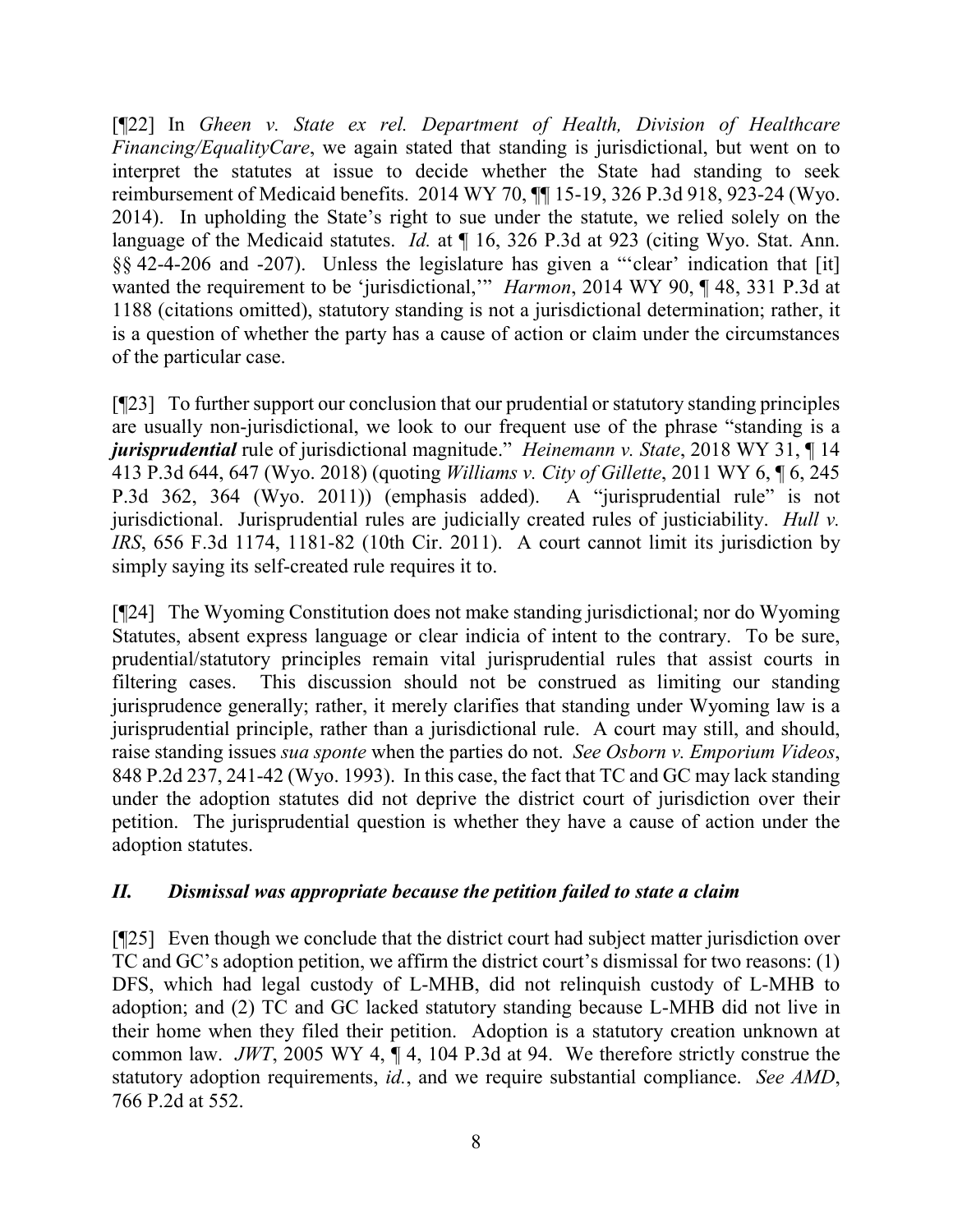#### **A. The district court correctly dismissed the adoption petition because TC and GC failed to obtain DFS's relinquishment of L-MHB**

[ $[26]$  Wyo. Stat. Ann. § 1-22-104(c)(ii) requires the petitioner to file "[a]ny relinquishments as provided by W.S. 1-22-109 necessary to show the court that the person or agency legally authorized to have custody and control of the child prior to the adoption, had duly relinquished the child to the petitioners for adoption[.]" In addition, Wyo. Stat. Ann. § 1-22-109 (LexisNexis 2017) lists those persons who must file a written consent and relinquishment to the adoption:

> (a) A written relinquishment of custody of the child to be adopted and written consent to adoption shall be filed with the petition to adopt and shall be signed by:

> > . . . .

(iii) The mother and putative father of the child if the name of the putative father is known; or

(iv) The mother alone if she does not know the name of the putative father, in which case she shall sign and file an affidavit so stating and the court shall determine whether the putative father has registered under W.S. 1-22- 117 and if so, shall require notice to be given to the putative father; or

(vii) The person having exclusive legal custody of the child by court order; or

. . . .

. . . .

[¶27] TC and GC contend that the mother's consent is all that is required, even though DFS has exclusive legal custody of L-MHB through order of the juvenile court. However, when DFS has been granted legal custody of a child by order of the court, adoption petitioners must provide both proof that DFS has relinquished custody of the child and proof that the parent(s) has consented before a court can proceed with the adoption.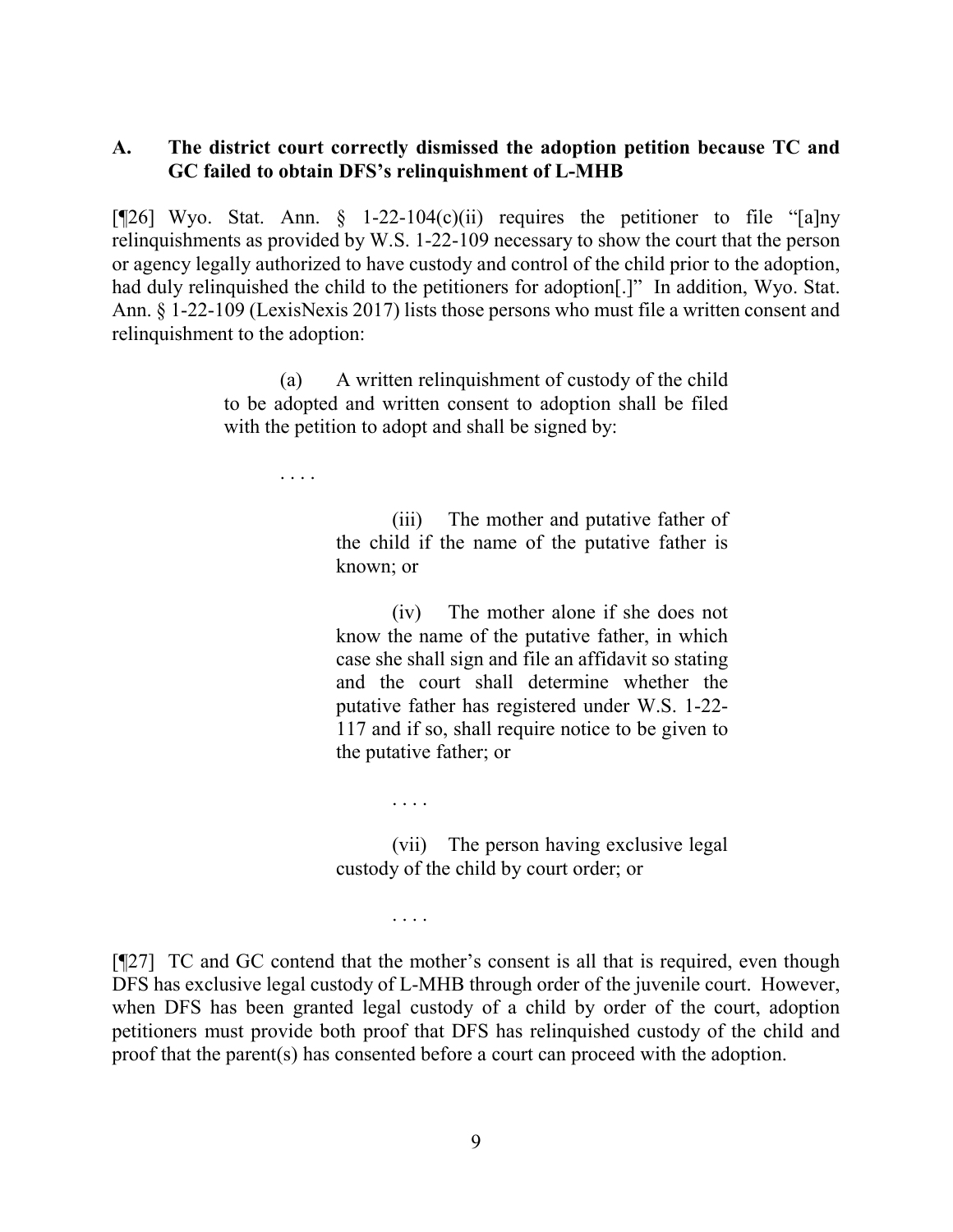[¶28] "[T]he Child Protection Act . . . vests DFS with the authority to oversee the custody and care of children in cases of abuse and neglect." *In re LB*, 2014 WY 10, ¶ 9, 316 P.3d 1184, 1187 (Wyo. 2014). Here, L-MHB is in DFS's legal custody because of a neglect case in juvenile court against the mother. *In Interest of L-MHB*, 2017 WY 110, ¶ 4, 401 P.[3](#page-11-0)d 949, 951 (Wyo. 2017).<sup>3</sup> "DFS is always authorized, by statute, to care for and place children." *LB*, ¶ 10, 316 P.3d at 1187. Under the Child Protection Act, which controls the prosecution of abuse and neglect cases, "[a]n . . . agency vested with legal custody of a child by court order shall *have the right to determine where and with whom the child shall live*[.]" Wyo. Stat. Ann. § 14-3-429(e) (LexisNexis 2017) (emphasis added).

[¶29] The adoption statutes require that there be a written relinquishment and consent to the adoption by those listed in Wyo. Stat. Ann.  $\S$  1-22-109. Because  $\S$  1-22-109 uses the disjunctive "or" to separate the various persons who must consent and relinquish to effectuate the adoption, TC and GC argue that the mother's consent is all that is required. However,  $\S 1-22-109$  must be read in conjunction with  $\S 1-22-104$ , which clearly requires the "consent to adoption pursuant to W.S. 1-22-109," *and* "[a]ny relinquishments . . . necessary to show the court that the . . . agency legally authorized to have custody and control of the child prior to the adoption, has duly relinquished the child to the petitioners for adoption." Wyo. Stat. Ann. § 1-22-104(c)(i) and (ii). *See Matter of Adoption of BGD*, 713 P.2d 1191, 1193 (Wyo. 1986) ("The mother did not physically relinquish the child . . . as contemplated by the statute."). The statutes plainly require proof of DFS's relinquishment to the adoption. Any other result would obviate the juvenile court's order granting legal custody to DFS, as well as DFS's rights and responsibilities regarding placement under Wyo. Stat. § 14-3-429(e).

[¶30] We also reject TC and GC's argument that allowing DFS to effectively veto an adoption when it has legal custody of the child infringes on the mother's residual parental rights under Wyo. Stat. Ann. § 14-3-402(xvi) (LexisNexis 2017), which includes the right to consent to adoption. Here, for example, if DFS had consented to adoption and relinguished the child, the mother's consent would still be required under  $\S$  1-22-109.<sup>[4](#page-11-1)</sup> Thus, mother retains her residual parental rights to grant or withhold her consent to adoption. However, when DFS has been granted legal custody of a child by court order, such consent must be accompanied by DFS's relinquishment.

# **B. Because L-MHB did not live in TC and GC's home at the time they filed their petition, the district court correctly dismissed the petition**

[¶31] An adoption petition "shall be filed upon the entry of the child in the adoptive home or as soon thereafter as is reasonably convenient." Wyo. Stat. Ann. § 1-22-106. It is undisputed that L-MHB did not live in TC and GC's home when they filed their petition.

<span id="page-11-0"></span><sup>3</sup> The prior appeal arose from the juvenile case, not the current adoption case.

<span id="page-11-1"></span><sup>&</sup>lt;sup>4</sup> Adoption could proceed without consent in certain circumstances set forth at Wyo. Stat. § 1-22-110.